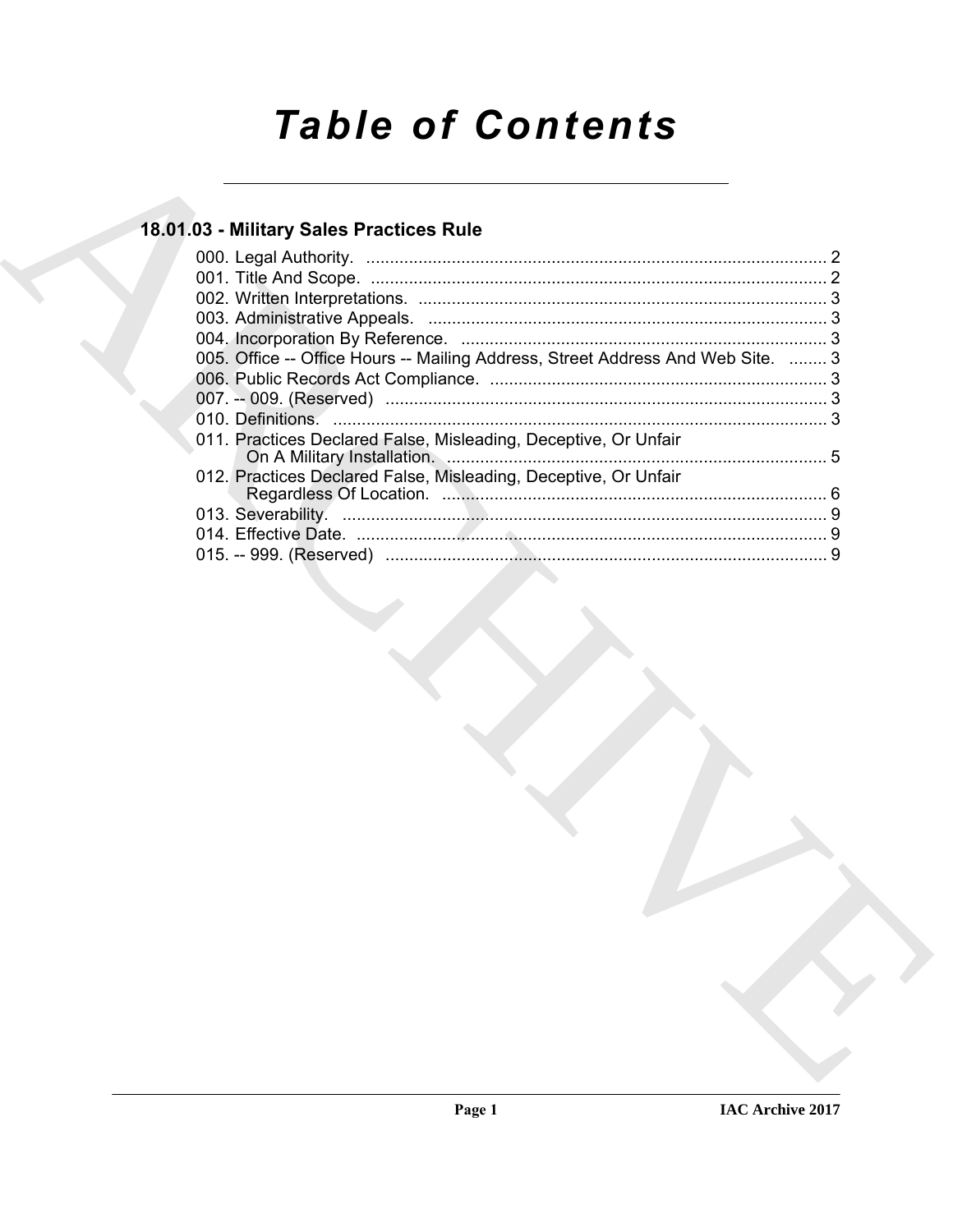#### **IDAPA 18 TITLE 01 CHAPTER 03**

### **18.01.03 - MILITARY SALES PRACTICES RULE**

#### <span id="page-1-1"></span><span id="page-1-0"></span>**000. LEGAL AUTHORITY.**

This rule is promulgated and adopted pursuant to the authority granted by Sections 41-211 and 41-1302, Idaho Code.  $(4-2-08)$ 

### <span id="page-1-2"></span>**001. TITLE AND SCOPE.**

- **01.** Title. This rule shall be cited as IDAPA 18.01.03, "Military Sales Practices Rule." (4-2-08)
- **02. Purpose**. (4-2-08)

**a.** The purpose of this rule is to set forth standards to protect active duty service members of the United States Armed Forces from dishonest and predatory insurance sales practices by declaring certain identified practices to be false, misleading, deceptive, or unfair. (4-2-08)

**b.** Nothing herein shall be construed to create or imply a private cause of action for a violation of this (4-2-08) rule. (4-2-08)

$$
03. Scope. (4-2-08)
$$

ARCHIVE **a.** This rule shall apply only to the solicitation or sale of any life insurance or annuity product by an insurer or insurance producer to an active duty service member of the United States Armed Forces. For purposes of this rule, general advertisements, direct mail and internet marketing shall not constitute "solicitation". Telephone marketing shall not constitute "solicitation" provided the caller explicitly and conspicuously discloses that the product concerned is life insurance and makes no statements that avoid a clear and unequivocal statement that life insurance is the subject matter of the "solicitation". Provided however, nothing in this subsection shall be construed to exempt an insurer or insurance producer from this rule in any in-person, face-to-face meeting established as a result of the "solicitation" exemptions identified in this subsection. (4-2-08)

**b.** Nothing herein shall be construed to abrogate the ability of nonprofit organizations (or other organizations) to educate members of the United States Armed Forces in accordance with Department of Defense Instruction 1344.07 - PERSONAL COMMERCIAL SOLICITATION ON DEPARTMENT OF DEFENSE INSTALLATIONS or successor directives. (4-2-08) INSTALLATIONS or successor directives.

| This rule shall not apply to solicitations or sales involving. | $(4-2-08)$ |
|----------------------------------------------------------------|------------|
|                                                                |            |

i. Credit insurance; (4-2-08)

ii. Group life insurance or group annuities where there is no in-person, face-to-face solicitation of als by an insurance producer or where the contract or certificate does not include a side fund: (4-2-08) individuals by an insurance producer or where the contract or certificate does not include a side fund;

iii. An application to the existing insurer that issued the existing policy or contract when a contractual change or a conversion privilege is being exercised; or, when the existing policy or contract is being replaced by the same insurer pursuant to a program filed with and approved by the commissioner; or, when a term conversion privilege is exercised among corporate affiliates; (4-2-08) privilege is exercised among corporate affiliates;

iv. Individual stand-alone health policies, including disability income policies; (4-2-08)

v. Contracts offered by Servicemembers' Group Life Insurance (SGLI) or Veterans' Group Life e (VGLI), as authorized by 38 U.S.C. Section 1965 et seq.; Insurance (VGLI), as authorized by 38 U.S.C. Section 1965 et seq.;

Life insurance contracts offered through or by a non-profit military association, qualifying under<br>of the Internal Revenue Code, and which are not underwritten by an insurer; or (4-2-08) Section  $501(c)(23)$  of the Internal Revenue Code, and which are not underwritten by an insurer; or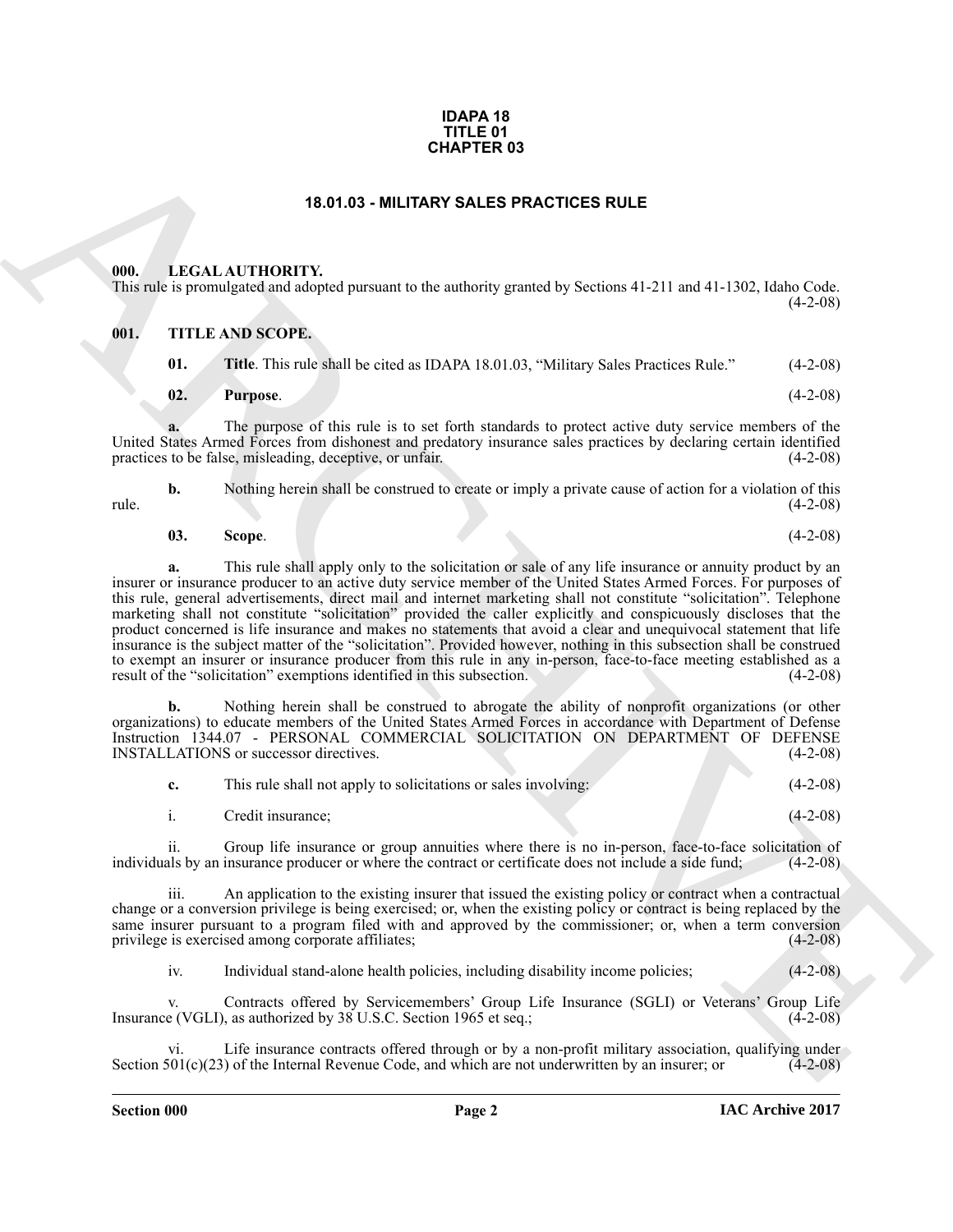vii. Contracts used to fund: (4-2-08)

(1) An employee pension or welfare benefit plan that is covered by the Employee Retirement and Income Security Act (ERISA); (4-2-08)

(2) A plan described by Sections 401(a), 401(k), 403(b), 408(k), or 408(p) of the Internal Revenue amended, if established or maintained by an employer;  $(4-2-08)$ Code, as amended, if established or maintained by an employer;

**Dispartment of Insurance<br>
(a)**<br>
(a) Conducts used it simulates the section of plan line is everywhere. The properties of the section of the section of the section of the section of the section of the section of the secti (3) A government or church plan defined in Section 414 of the Internal Revenue Code, a government or church welfare benefit plan, or a deferred compensation plan of a state or local government or tax exempt organization under Section 457 of the Internal Revenue Code; (4-2-08) organization under Section 457 of the Internal Revenue Code;

(4) A nonqualified deferred compensation arrangement established or maintained by an employer or plan sponsor; (4-2-08)

(5) Settlements of or assumptions of liabilities associated with personal injury litigation or any dispute resolution process; or (4-2-08) or claim resolution process; or

(6) Prearranged funeral contracts. (4-2-08)

### <span id="page-2-0"></span>**002. WRITTEN INTERPRETATIONS.**

In accordance with Section 67-5201(19)(b)(iv), Idaho Code, this agency may have written statements which pertain to the interpretation of the rules of the chapter, or to the documentation of compliance with the rules of this chapter. These documents will be available for public inspection and copying in accordance with the public records act.

 $(4-2-08)$ 

#### <span id="page-2-1"></span>**003. ADMINISTRATIVE APPEALS.**

All administrative appeals shall be governed by Chapter 2, Title 41, Idaho Code, and the Idaho Administrative Procedure Act, Title 67, Chapter 52, Idaho Code, and IDAPA 04.11.01, "Idaho Rules of Administrative Procedure of the Attorney General." (4-2-08) the Attorney General."

### <span id="page-2-2"></span>**004. INCORPORATION BY REFERENCE.**

There are no records incorporated by reference. (4-2-08)

### <span id="page-2-3"></span>**005. OFFICE -- OFFICE HOURS -- MAILING ADDRESS, STREET ADDRESS AND WEB SITE.**

**01. Office Hours**. The Department of Insurance is open from 8 a.m. to 5 p.m. except Saturday, Sunday (4-2-08) and legal holidays.

**02. Mailing Address**. The department's mailing address is: Idaho Department of Insurance, P.O. Box 83720, Boise, ID 83720-0043. (4-2-08)

**03.** Street Address. The principal place of business is 700 West State Street, 3<sup>rd</sup> Floor, Boise, Idaho (4-2-08)  $83702-0043.$  (4-2-08)

**04. Web Site Address**. The department's website is http://www.doi.idaho.gov. (4-2-08)

### <span id="page-2-4"></span>**006. PUBLIC RECORDS ACT COMPLIANCE.**

Any records associated with these rules are subject to the provisions of the Idaho Public Records Act, Title 74, Chapter 1, Idaho Code. (4-2-08) Chapter 1, Idaho Code.

### <span id="page-2-5"></span>**007. -- 009. (RESERVED)**

### <span id="page-2-6"></span>**010. DEFINITIONS.**

<span id="page-2-8"></span><span id="page-2-7"></span>**01.** Active Duty. Full-time duty in the active military service of the United States including members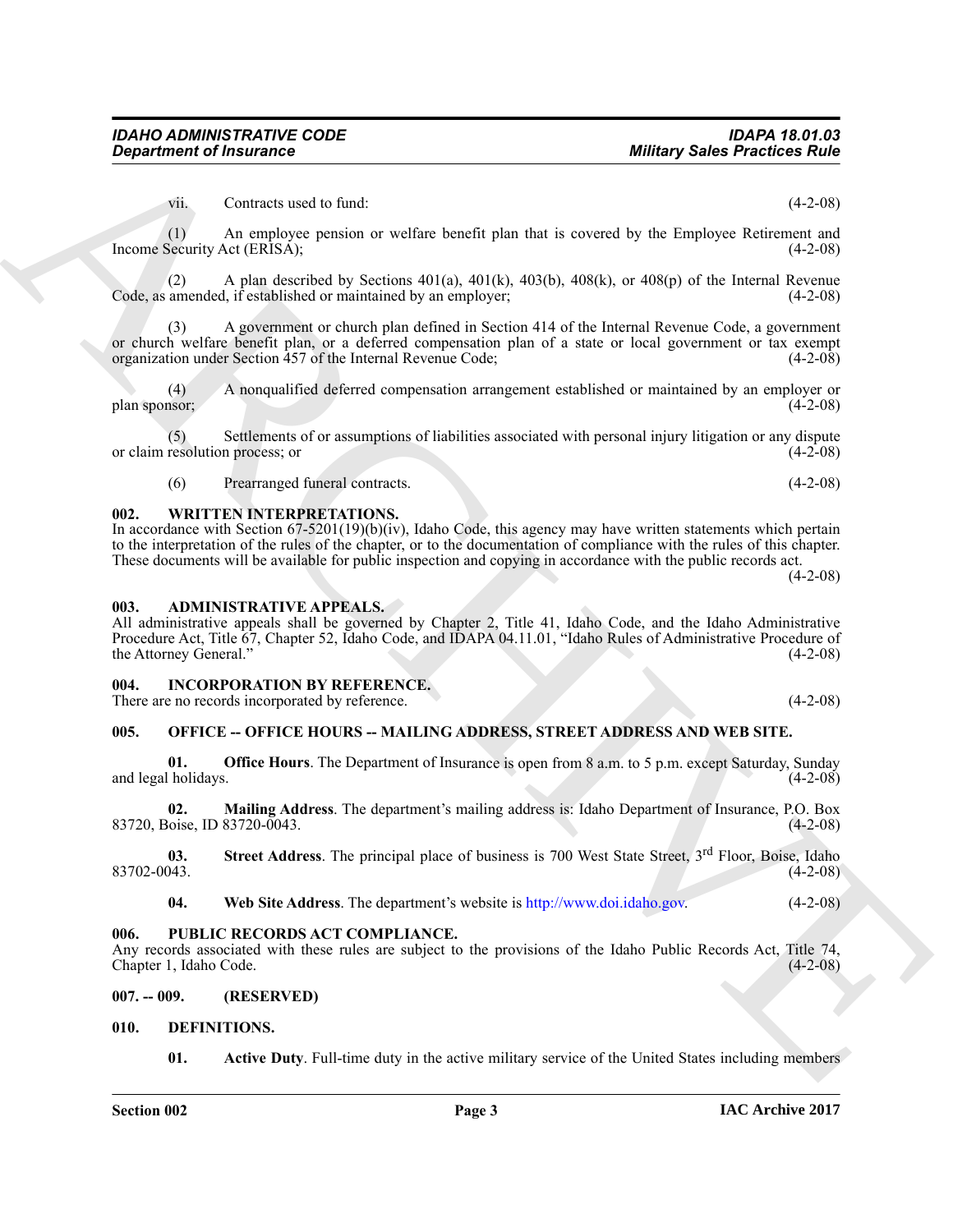of the reserve component (National Guard and Reserve) while serving under published orders for active duty or fulltime training. The term does not include members of the reserve component who are performing active duty or active duty for training under military calls or orders specifying periods of less than thirty-one (31) calendar days. (4-2-08)

<span id="page-3-0"></span>**02. Department of Defense Personnel**. All active duty service members and all civilian employees, including nonappropriated fund employees and special government employees, of the Department of Defense.

 $(4-2-08)$ 

<span id="page-3-1"></span>**03. Door to Door**. A solicitation or sales method whereby an insurance producer proceeds randomly or selectively from household to household without prior specific appointment. (4-2-08)

<span id="page-3-2"></span>**General Advertisement**. An advertisement having as its sole purpose the promotion of the reader's tin the concept of insurance, or the promotion of the insurance producer. (4-2-08) or viewer's interest in the concept of insurance, or the promotion of the insurer or the insurance producer.

<span id="page-3-4"></span>**05.** Insurer. An insurance company required to be licensed under the laws of this state to provide life products, including annuities. (4-2-08) insurance products, including annuities.

<span id="page-3-3"></span>**06. Insurance Producer**. A person required to be licensed under the laws of this state to sell, solicit, or negotiate life insurance, including annuities. (4-2-08)

**07. Known or Knowingly**. Depending on its use herein, the insurance producer or insurer had actual awareness, or in the exercise of ordinary care should have known, at the time of the act or practice complained of, that the person solicited: (4-2-08) the person solicited:

<span id="page-3-5"></span>**a.** Is a service member; or (4-2-08)

<span id="page-3-7"></span><span id="page-3-6"></span>**b.** Is a service member with a pay grade of E-4 or below. (4-2-08)

**08. Life Insurance**. Insurance coverage on human lives including benefits of endowment and annuities, and may include benefits in the event of death or dismemberment by accident and benefits for disability income and unless otherwise specifically excluded, includes individually issued annuities. (4-2-08) income and unless otherwise specifically excluded, includes individually issued annuities.

**09. Military Installation**. Any federally owned, leased, or operated base, reservation, post, camp, building, or other facility to which service members are assigned for duty, including barracks, transient housing, and family quarters. (4-2-08) family quarters.

<span id="page-3-8"></span>**10. MyPay**. A Defense Finance and Accounting Service (DFAS) web-based system that enables service members to process certain discretionary pay transactions or provide updates to personal information data elements without using paper forms. (4-2-08)

<span id="page-3-9"></span>**11. Service Member**. Any active duty officer (commissioned and warrant) or enlisted member of the United States Armed Forces. (4-2-08)

Graduation of Financial Counter (a) distribution of the strengtheorem of the strengtheorem in the strengtheorem of the strengtheorem in the strengtheorem in the strengtheorem in the strengtheorem in the strengtheorem in t 12. Side Fund. A fund or reserve that is part of or otherwise attached to a life insurance policy (excluding individually issued annuities) by rider, endorsement, or other mechanism which accumulates premium or deposits with interest or by other means. The term does not include:

<span id="page-3-10"></span>**a.** Accumulated value or cash value or secondary guarantees provided by a universal life policy;

 $(4-2-08)$ 

**b.** Cash values provided by a whole life policy which are subject to standard nonforfeiture law for life insurance; or (4-2-08)

| A premium deposit fund which:                                        | $(4-2-08)$ |
|----------------------------------------------------------------------|------------|
| Contains only premiums paid in advance which accumulate at interest; | $(4-2-08)$ |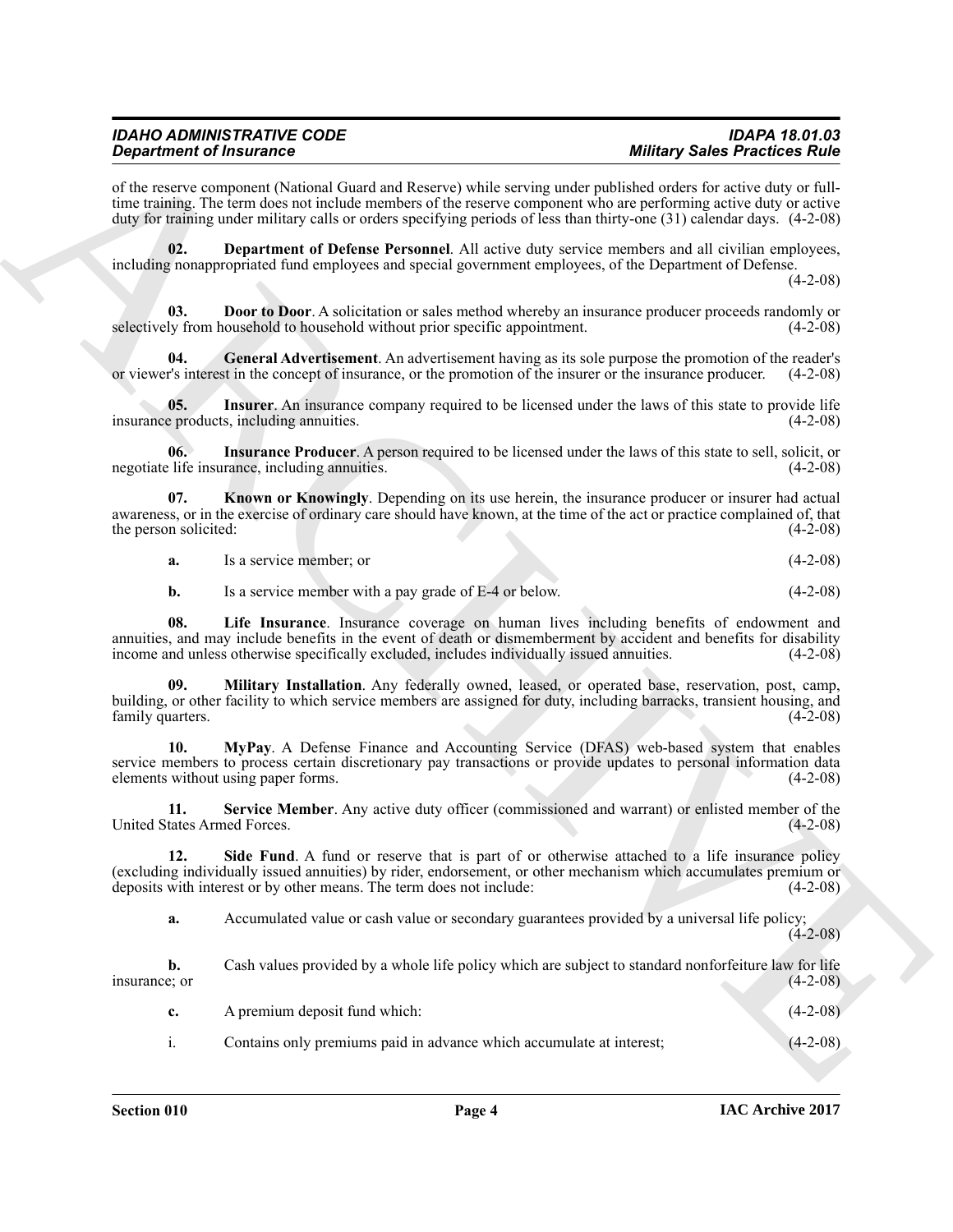| <b>Department of Insurance</b>     |                                                                                                                                                                                                                                                                                                                                                                                                                                                                                                                  | <b>Military Sales Practices Rule</b> |
|------------------------------------|------------------------------------------------------------------------------------------------------------------------------------------------------------------------------------------------------------------------------------------------------------------------------------------------------------------------------------------------------------------------------------------------------------------------------------------------------------------------------------------------------------------|--------------------------------------|
| ii.                                | Imposes no penalty for withdrawal;                                                                                                                                                                                                                                                                                                                                                                                                                                                                               | $(4-2-08)$                           |
| iii.                               | Does not permit funding beyond future required premiums;                                                                                                                                                                                                                                                                                                                                                                                                                                                         | $(4-2-08)$                           |
| 1V.                                | Is not marketed or intended as an investment; and                                                                                                                                                                                                                                                                                                                                                                                                                                                                | $(4-2-08)$                           |
| V.                                 | Does not carry a commission, either paid or calculated.                                                                                                                                                                                                                                                                                                                                                                                                                                                          | $(4-2-08)$                           |
| 13.<br>place and time.             | <b>Specific Appointment</b> . A prearranged appointment agreed upon by both parties and definite as to                                                                                                                                                                                                                                                                                                                                                                                                           | $(4-2-08)$                           |
| 14.<br>Coast Guard.                | United States Armed Forces. All components of the Army, Navy, Air Force, Marine Corps, and                                                                                                                                                                                                                                                                                                                                                                                                                       | $(4-2-08)$                           |
| 011.<br><b>INSTALLATION.</b>       | PRACTICES DECLARED FALSE, MISLEADING, DECEPTIVE, OR UNFAIR ON A MILITARY                                                                                                                                                                                                                                                                                                                                                                                                                                         |                                      |
| 01.                                | Unfair Practices Regarding Solicitation. The following acts or practices when committed on a<br>military installation by an insurer or insurance producer with respect to the in-person, face-to-face solicitation of life<br>insurance are declared to be false, misleading, deceptive, or unfair:                                                                                                                                                                                                              | $(4-2-08)$                           |
| a.                                 | Knowingly soliciting the purchase of any life insurance product "door to door" or without first<br>establishing a specific appointment for each meeting with the prospective purchaser.                                                                                                                                                                                                                                                                                                                          | $(4-2-08)$                           |
| b.<br>attendance is not voluntary. | Soliciting service members in a group or "mass" audience or in a "captive" audience where                                                                                                                                                                                                                                                                                                                                                                                                                        | $(4-2-08)$                           |
| scheduled duty hours.              | Knowingly making appointments with or soliciting service members during their normally                                                                                                                                                                                                                                                                                                                                                                                                                           | $(4-2-08)$                           |
| d.                                 | Making appointments with or soliciting service members in barracks, day rooms, unit areas, or<br>transient personnel housing or other areas where the installation commander has prohibited solicitation.                                                                                                                                                                                                                                                                                                        | $(4-2-08)$                           |
|                                    | Soliciting the sale of life insurance without first obtaining permission from the installation<br>commander or the commander's designee.                                                                                                                                                                                                                                                                                                                                                                         | $(4-2-08)$                           |
| f.                                 | Posting unauthorized bulletins, notices, or advertisements.                                                                                                                                                                                                                                                                                                                                                                                                                                                      | $(4-2-08)$                           |
|                                    | Failing to present DD Form 2885, "Personal Commercial Solicitation Evaluation," to service<br>members solicited or encouraging service members solicited not to complete or submit a DD Form 2885.                                                                                                                                                                                                                                                                                                               | $(4-2-08)$                           |
| h.                                 | Knowingly accepting an application for life insurance or issuing a policy of life insurance on the<br>life of an enlisted member of the United States Armed Forces without first obtaining for the insurer's files a<br>completed copy of any required form which confirms that the applicant has received counseling or fulfilled any other<br>similar requirement for the sale of life insurance established by rules, directives, or rules of the Department of<br>Defense or any branch of the Armed Forces. | $(4-2-08)$                           |
| 02.                                | Corrupt Practices, Improper Influences and Inducements. The following acts or practices when<br>committed on a military installation by an insurer or insurance producer constitute corrupt practices, improper<br>influences, or inducements and are declared to be false, misleading, deceptive, or unfair:                                                                                                                                                                                                    | $(4-2-08)$                           |
| a.<br>service members.             | Using Department of Defense personnel, directly or indirectly, as a representative or agent in any<br>official or business capacity with or without compensation with respect to the solicitation or sale of life insurance to                                                                                                                                                                                                                                                                                   | $(4-2-08)$                           |
| b.<br>or orientation program.      | Using an insurance producer to participate in any United States Armed Forces sponsored education                                                                                                                                                                                                                                                                                                                                                                                                                 | $(4-2-08)$                           |

#### <span id="page-4-5"></span><span id="page-4-4"></span><span id="page-4-3"></span><span id="page-4-2"></span><span id="page-4-1"></span><span id="page-4-0"></span>**011. PRACTICES DECLARED FALSE, MISLEADING, DECEPTIVE, OR UNFAIR ON A MILITARY INSTALLATION.**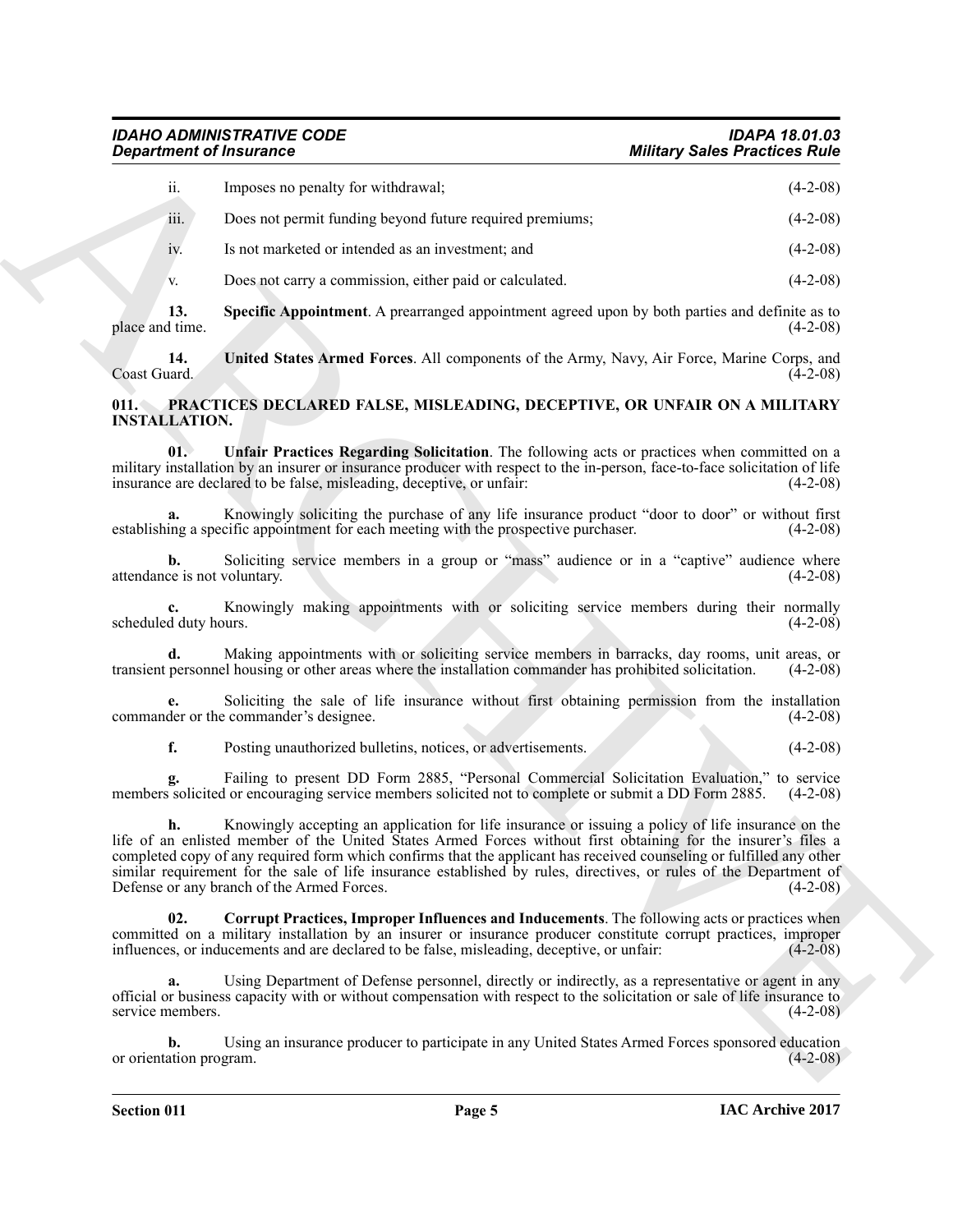#### <span id="page-5-1"></span><span id="page-5-0"></span>**012. PRACTICES DECLARED FALSE, MISLEADING, DECEPTIVE, OR UNFAIR REGARDLESS OF LOCATION.**

<span id="page-5-2"></span>**01. Corrupt Practices, Improper Influences and Inducements**. The following acts or practices by an insurer or insurance producer constitute corrupt practices, improper influences, or inducements and are declared to be false, misleading, deceptive, or unfair:

**Behavior of Insurance Commute Commute Commute Commute Commute Commute Commute Commute Commute Commute Commute Commute Commute Commute Commute Commute Commute Commute Commute Commute Commute Commute Commute Commute Commut a.** Submitting, processing, or assisting in the submission or processing of any allotment form or similar device used by the United States Armed Forces to direct a service member's pay to a third party for the purchase of life insurance. The foregoing includes, but is not limited to, using or assisting in using a service member's "MyPay" account or other similar internet or electronic medium for such purposes. This subsection does not prohibit assisting a service member by providing insurer or premium information necessary to complete any allotment form.

 $(4-2-08)$ 

**b.** Knowingly receiving funds from a service member for the payment of premium from a depository institution with which the service member has no formal banking relationship. For purposes of this section, a formal banking relationship is established when the depository institution: (4-2-08) banking relationship is established when the depository institution:

Provides the service member a deposit agreement and periodic statements and makes the disclosures required by the Truth in Savings Act, 12 U.S.C. Section 4301 et seq. and the rules promulgated thereunder; and

ii. Permits the service member to make deposits and withdrawals unrelated to the payment or processing of insurance premiums.

**c.** Employing any device or method or entering into any agreement whereby funds received from a service member by allotment for the payment of insurance premiums are identified on the service member's Leave and Earnings Statement or equivalent or successor form as "Savings" or "Checking" and where the service member has no formal banking relationship as defined in Subsection 012.01.b. of this rule. (4-2-08)

**d.** Entering into any agreement with a depository institution for the purpose of receiving funds from a service member whereby the depository institution, with or without compensation, agrees to accept direct deposits from a service member with whom it has no formal banking relationship. (4-2-08) from a service member with whom it has no formal banking relationship.

**e.** Using Department of Defense personnel, directly or indirectly, as a representative or agent in any official or unofficial capacity with or without compensation with respect to the solicitation or sale of life insurance to service members who are junior in rank or grade, or to the family members of such personnel. (4-2-0 service members who are junior in rank or grade, or to the family members of such personnel.

**f.** Offering or giving anything of value, directly or indirectly, to Department of Defense personnel to procure their assistance in encouraging, assisting, or facilitating the solicitation or sale of life insurance to another service member. (4-2-08) service member.

Knowingly offering or giving anything of value to a service member with a pay grade of E-4 or er attendance to any event where an application for life insurance is solicited. (4-2-08) below for his or her attendance to any event where an application for life insurance is solicited.

**h.** Advising a service member with a pay grade of E-4 or below to change his or her income tax withholding or state of legal residence for the sole purpose of increasing disposable income to purchase life insurance. (4-2-08)  $\mu$  insurance.  $(4-2-08)$ 

<span id="page-5-3"></span>**02. Unfair Practices Regarding Sponsorship, Approval, or Affiliation**. The following acts or practices by an insurer or insurance producer lead to confusion regarding source, sponsorship, approval, or affiliation and are declared to be false, misleading, deceptive, or unfair: (4-2-08) and are declared to be false, misleading, deceptive, or unfair:

**a.** Making any representation, or using any device, title, descriptive name, or identifier that has the tendency or capacity to confuse or mislead a service member into believing that the insurer, insurance producer or product offered is affiliated, connected or associated with, endorsed, sponsored, sanctioned, or recommended by the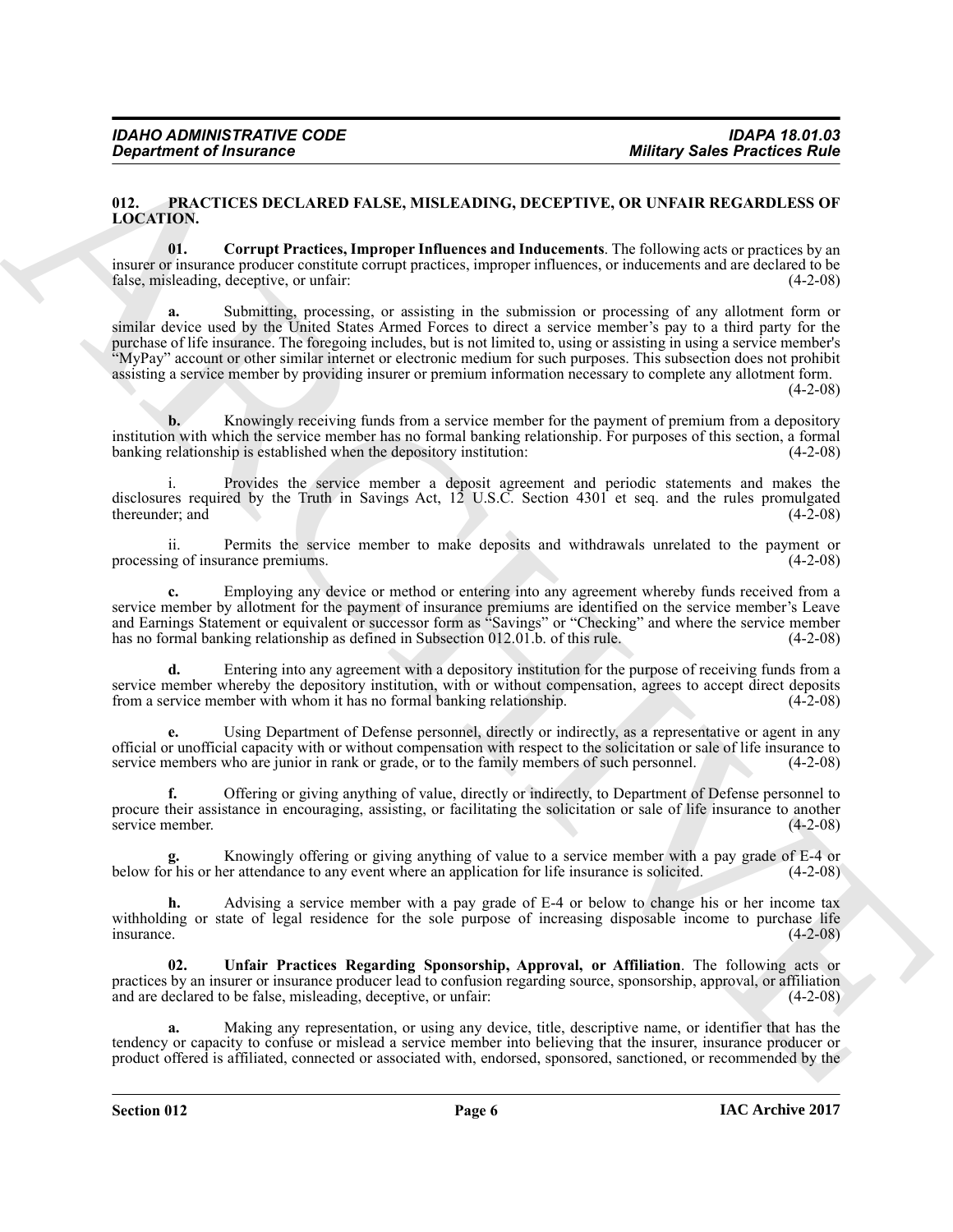### *Military Sales Practices Rule*

**Experiments of Finance probably because any principal interaction of the constraints of the constraints of the constraints of the constraints of the constraints of the constraints of the constraints of the constraints of** U.S. Government, the United States Armed Forces, or any state or federal agency, or government entity. Examples of prohibited insurance producer titles include, but are not limited to, "Battalion Insurance Counselor," "Unit Insurance Advisor," "Servicemen's Group Life Insurance Conversion Consultant" or "Veteran's Benefits Counselor." Nothing herein shall be construed to prohibit a person from using a professional designation awarded after the successful completion of a course of instruction in the business of insurance by an accredited institution of higher learning. Such designations include, but are not limited to, Chartered Life Underwriter (CLU), Chartered Financial Consultant (ChFC), Certified Financial Planner (CFP), Master of Science In Financial Services (MSFS), or Masters of Science Financial Planning (MS). (4-2-08)

**b.** Soliciting the purchase of any life insurance product through the use of or in conjunction with any third party organization that promotes the welfare of or assists members of the United States Armed Forces in a manner that has the tendency or capacity to confuse or mislead a service member into believing that either the insurer, insurance producer or insurance product is affiliated, connected or associated with, endorsed, sponsored, sanctioned, or recommended by the U.S. Government, or the United States Armed Forces.

<span id="page-6-0"></span>**03. Unfair Practices Regarding Costs or Returns**. The following acts or practices by an insurer or insurance producer lead to confusion regarding premiums, costs or investment returns and are declared to be false, misleading, deceptive, or unfair:  $(4-2-08)$ misleading, deceptive, or unfair:

**a.** Using or describing the credited interest rate on a life insurance policy in a manner that implies that the credited interest rate is a net return on premium paid. (4-2-08)

Excluding individually issued annuities, misrepresenting the mortality costs of a life insurance stating or implying that the product "costs nothing" or is "free." (4-2-08) product, including stating or implying that the product "costs nothing" or is "free."

<span id="page-6-2"></span>**04. Unfair Practices Regarding SGLI or VGLI**. The following acts or practices by an insurer or producer regarding SGLI or VGLI are declared to be false, misleading, deceptive, or unfair: (4-2-08) insurance producer regarding SGLI or VGLI are declared to be false, misleading, deceptive, or unfair:

**a.** Making any representation regarding the availability, suitability, amount, cost, exclusions, or limitations to coverage provided to a service member or dependents by SGLI or VGLI, which is false, misleading, or deceptive. (4-2-08) deceptive. (4-2-08)

**b.** Making any representation regarding conversion requirements, including the costs of coverage, or exclusions or limitations to coverage of SGLI or VGLI to private insurers which is false, misleading, or deceptive.  $(4-2-08)$ 

Suggesting, recommending, or encouraging a service member to cancel or terminate his or her SGLI policy or issuing a life insurance policy which replaces an existing SGLI policy unless the replacement shall take effect upon or after the service member's separation from the United States Armed Forces. (4-2-08)

<span id="page-6-1"></span>**05. Unfair Practices Regarding Disclosure**. The following acts or practices by an insurer and or insurance producer regarding disclosure are declared to be false, misleading, deceptive, or unfair: (4-2-08)

**a.** Deploying, using, or contracting for any lead generating materials designed exclusively for use with service members that do not clearly and conspicuously disclose that the recipient will be contacted by an insurance producer, if that is the case, for the purpose of soliciting the purchase of life insurance. (4-2-08) insurance producer, if that is the case, for the purpose of soliciting the purchase of life insurance.

**b.** Failing to disclose that a solicitation for the sale of life insurance will be made when establishing a specific appointment for an in-person, face-to-face meeting with a prospective purchaser. (4-2-08)

**c.** Excluding individually issued annuities, failing to clearly and conspicuously disclose the fact that the product being sold is life insurance. (4-2-08)

**d.** Failing to make, at the time of sale or offer to an individual known to be a service member, the written disclosures required by Section 10 of the "Military Personnel Financial Services Protection Act," Pub. L. No.<br>(4-2-08) p.16. 109-290, p.16.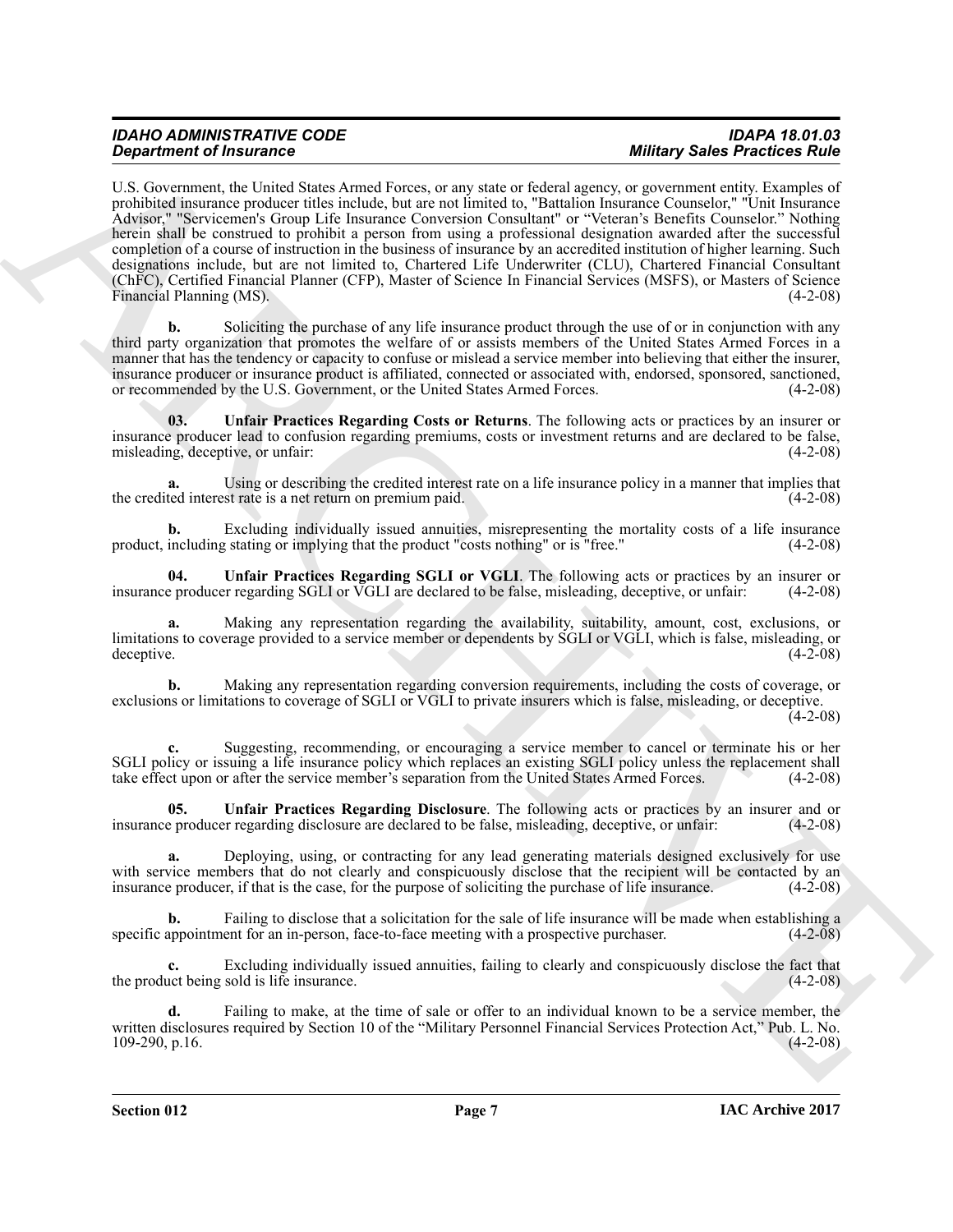<span id="page-7-0"></span>

| <b>IDAHO ADMINISTRATIVE CODE</b> |  |
|----------------------------------|--|
| <b>Department of Insurance</b>   |  |

| <b>Department of Insurance</b>    |                                                                                                                 | <b>Military Sales Practices Rule</b>                                                                                                                                                                                                                                                                                                                                                                                                                                                        |  |
|-----------------------------------|-----------------------------------------------------------------------------------------------------------------|---------------------------------------------------------------------------------------------------------------------------------------------------------------------------------------------------------------------------------------------------------------------------------------------------------------------------------------------------------------------------------------------------------------------------------------------------------------------------------------------|--|
| е.                                | individual known to be a service member, failing to provide the applicant at the time the application is taken: | Excluding individually issued annuities, when the sale is conducted in-person face-to-face with an<br>$(4-2-08)$                                                                                                                                                                                                                                                                                                                                                                            |  |
|                                   |                                                                                                                 | An explanation of any free look period with instructions on how to cancel if a policy is issued; and<br>$(4-2-08)$                                                                                                                                                                                                                                                                                                                                                                          |  |
| 11.                               | rule] shall be deemed sufficient to meet this requirement for a written disclosure.                             | Either a copy of the application or a written disclosure. The copy of the application or the written<br>disclosure shall clearly and concisely set out the type of life insurance, the death benefit applied for and its expected<br>first year cost. A basic illustration that meets the requirements of [insert reference to state's illustration or disclosure<br>$(4-2-08)$                                                                                                             |  |
| 06.                               | be false, misleading, deceptive, or unfair:                                                                     | Unfair Sales Practices Regarding Certain Life Insurance Products. The following acts or<br>practices by an insurer or insurance producer with respect to the sale of certain life insurance products are declared to<br>$(4-2-08)$                                                                                                                                                                                                                                                          |  |
|                                   | grounds for believing that the life insurance death benefit, standing alone, is suitable.                       | Excluding individually issued annuities, recommending the purchase of any life insurance product<br>which includes a side fund to a service member in pay grades E-4 and below unless the insurer has reasonable<br>$(4-2-08)$                                                                                                                                                                                                                                                              |  |
| b.                                | applicant's insurable needs for life insurance.                                                                 | Offering for sale or selling a life insurance product which includes a side fund to a service member<br>in pay grades E-4 and below who is currently enrolled in SGLI, is presumed unsuitable unless, after the completion of<br>a needs assessment, the insurer demonstrates that the applicant's SGLI death benefit, together with any other military<br>survivor benefits, savings and investments, survivor income, and other life insurance are insufficient to meet the<br>$(4-2-08)$ |  |
|                                   |                                                                                                                 | "Insurable needs" are the risks associated with premature death taking into consideration the<br>financial obligations and immediate and future cash needs of the applicant's estate and/or survivors or dependents.<br>$(4-2-08)$                                                                                                                                                                                                                                                          |  |
| ii.                               | "Other military survivor benefits" include, but are not limited to:                                             | $(4-2-08)$                                                                                                                                                                                                                                                                                                                                                                                                                                                                                  |  |
| (1)                               | The Death Gratuity;                                                                                             | $(4-2-08)$                                                                                                                                                                                                                                                                                                                                                                                                                                                                                  |  |
| (2)                               | Funeral Reimbursement;                                                                                          | $(4-2-08)$                                                                                                                                                                                                                                                                                                                                                                                                                                                                                  |  |
| (3)                               | Transition Assistance;                                                                                          | $(4-2-08)$                                                                                                                                                                                                                                                                                                                                                                                                                                                                                  |  |
| (4)                               | Survivor and Dependents' Educational Assistance;                                                                | $(4-2-08)$                                                                                                                                                                                                                                                                                                                                                                                                                                                                                  |  |
| (5)                               | Dependency and Indemnity Compensation;                                                                          | $(4-2-08)$                                                                                                                                                                                                                                                                                                                                                                                                                                                                                  |  |
| (6)                               | TRICARE Healthcare benefits;                                                                                    | $(4-2-08)$                                                                                                                                                                                                                                                                                                                                                                                                                                                                                  |  |
| (7)                               | Survivor Housing Benefits and Allowances                                                                        | $(4-2-08)$                                                                                                                                                                                                                                                                                                                                                                                                                                                                                  |  |
| (8)                               | Federal Income Tax Forgiveness; and                                                                             | $(4-2-08)$                                                                                                                                                                                                                                                                                                                                                                                                                                                                                  |  |
| (9)                               | Social Security Survivor Benefits.                                                                              | $(4-2-08)$                                                                                                                                                                                                                                                                                                                                                                                                                                                                                  |  |
| c.<br>which includes a side fund: |                                                                                                                 | Excluding individually issued annuities, offering for sale or selling any life insurance contract<br>$(4-2-08)$                                                                                                                                                                                                                                                                                                                                                                             |  |
| $\mathbf{1}$ .                    | withdrawals without limit or penalty;                                                                           | Unless interest credited accrues from the date of deposit to the date of withdrawal and permits<br>$(4-2-08)$                                                                                                                                                                                                                                                                                                                                                                               |  |
|                                   |                                                                                                                 | Unless the applicant has been provided with a schedule of effective rates of return based upon cash                                                                                                                                                                                                                                                                                                                                                                                         |  |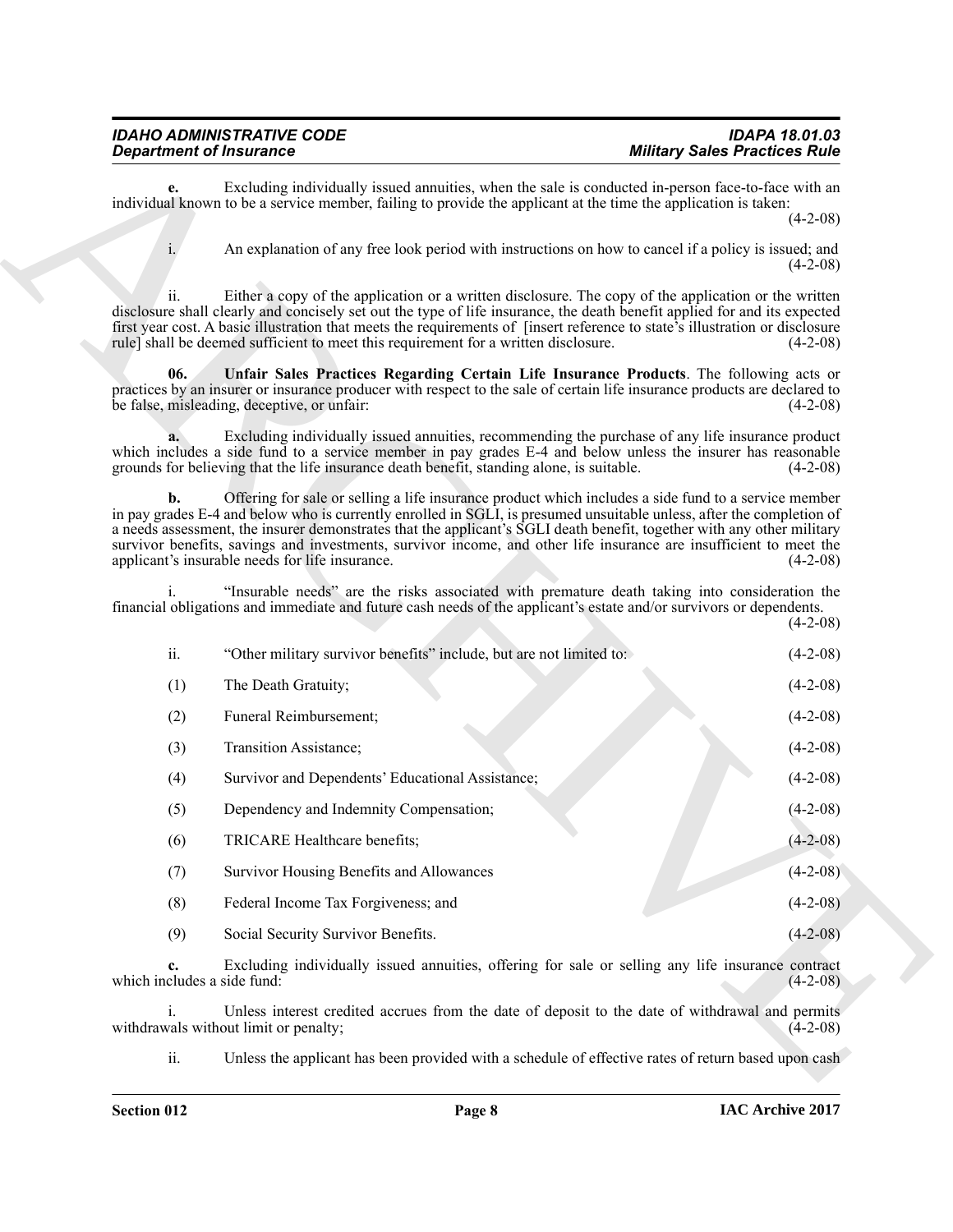**Singularize of Francesco Control and Science (see Colline, the Science of Matter Science River Colline Colline Colline (see Colline Colline Colline Colline Colline Colline Colline Colline Colline Colline Colline Colline** flows of the combined product. For this disclosure, the effective rate of return will consider all premiums and cash contributions made by the policyholder and all cash accumulations and cash surrender values available to the policyholder in addition to life insurance coverage. This schedule will be provided for at least each policy year from one (1) to ten (10) and for every fifth policy year thereafter ending at age one hundred (100), policy maturity, or final expiration; and (4-2-08) expiration; and (4-2-08)

iii. Which by default diverts or transfers funds accumulated in the side fund to pay, reduce or offset any premiums due.

**d.** Excluding individually issued annuities, offering for sale or selling any life insurance contract, which after considering all policy benefits including, but not limited to, endowment, return of premium, or persistency, does not comply with standard nonforfeiture law for life insurance. (4-2-08) persistency, does not comply with standard nonforfeiture law for life insurance.

**e.** Selling any life insurance product to an individual known to be a service member that excludes coverage if the insured's death is related to war, declared or undeclared, or any act related to military service except for an accidental death coverage, e.g., double indemnity, which may be excluded.  $(4-2-08)$ 

### <span id="page-8-0"></span>**013. SEVERABILITY.**

If any provision of these sections or the application thereof to any person or circumstance is held invalid for any reason, the invalidity shall not affect the other provisions or any other application of these sections which can be given effect without the invalid provisions or application. To this end all provisions of these sections are declared to be severable. (4-2-08) be severable.  $(4-2-08)$ 

### <span id="page-8-1"></span>**014. EFFECTIVE DATE.**

This rule shall become effective September 5, 2007 and shall apply to acts or practices committed on or after the effective date.

### <span id="page-8-2"></span>**015. -- 999. (RESERVED)**